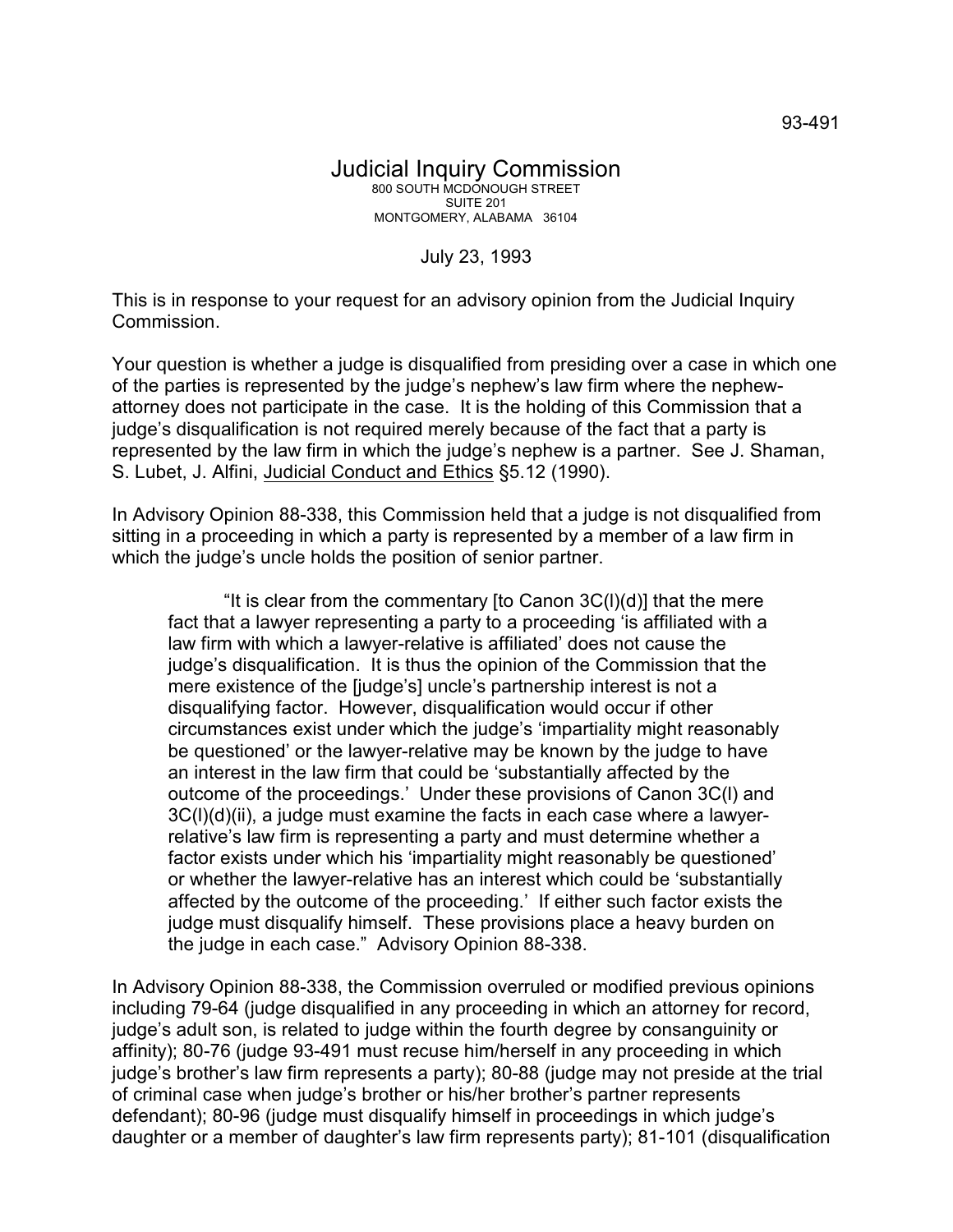## Page 2 93-491

required where senior member of judge's bother's law firm actually participated as assistant district attorney in trial or preparation of the case and it is known to judge that senior partner so participated); 82-169 (judge should disqualify himself from all proceedings in which his son-in-law or a member of his firm is the attorney for one of the litigants); 85-245 (judge may not hear routine matters and/or consent orders in proceedings in which one party is represented by a member of the law firm which employs judge's child as an associate); 86-258 (judge is disqualified in a case in which one of the parties is represented by judge's first cousin's law firm or in which an expert witness is the first cousin of judge's spouse); 86-263 (judge is disqualified from sitting in any proceeding involving his uncle or uncle's law firm); 86-268 (judge is disqualified in any proceeding in which his uncle-attorney's law firm represents a party).

Under the facts you have presented and under the terms of Canon 3C(d), Alabama Canons of Judicial Ethics, a judge should recuse himself in those situations where:

- 1. The judge has a personal bias concerning a party for any reason, including the fact that the party is represented by the judge's nephew's law firm. Canon 3C(l). This disqualification may not be remitted. Canon 3D.
- 2. The nephew-attorney is named a party to the proceedings, or an officer, director, or trustee of a party. Canon 3C(l)(d)(i). This disqualification may be remitted. Canon 3D.
- 3. The nephew-attorney is known by the judge to have an interest that could be substantially affected by the outcome of the proceeding. Canon 3C(l)(d)(ii). This disqualification may be remitted. Canon 3D.
- 4. The nephew-attorney is likely to be a material witness in the proceeding. Canon 3C(l)(d)(iii). This disqualification may be remitted. Canon 3D.
- 5. The existence of any other facts or circumstances under which the judge's impartiality might reasonably be questioned. Canon 3C(l). "[T]he Canon 3C(l) recusal test is: 'Would a person of ordinary prudence in the judge's position knowing all of the facts known to the judge find that there is a reasonable basis for questioning the judge's impartiality?'" In re Sheffield, 465 So.2d 350, 356 (Ala. 1984). Disqualifications on this basis can not be remitted. Canon 3D.

Thus, the mere fact that the judge's nephew-attorney has given legal advice to a party is not a basis for the judge's disqualification where the nephew-attorney does not participate in the 93-491case. However, where the judge knows that his nephewattorney has given legal advice to a party and such legal advice is related to the matters in controversy, there exists a reasonable basis for questioning the judge's impartiality and the judge is disqualified under Canon 3C(l). That disqualification may not be remitted.